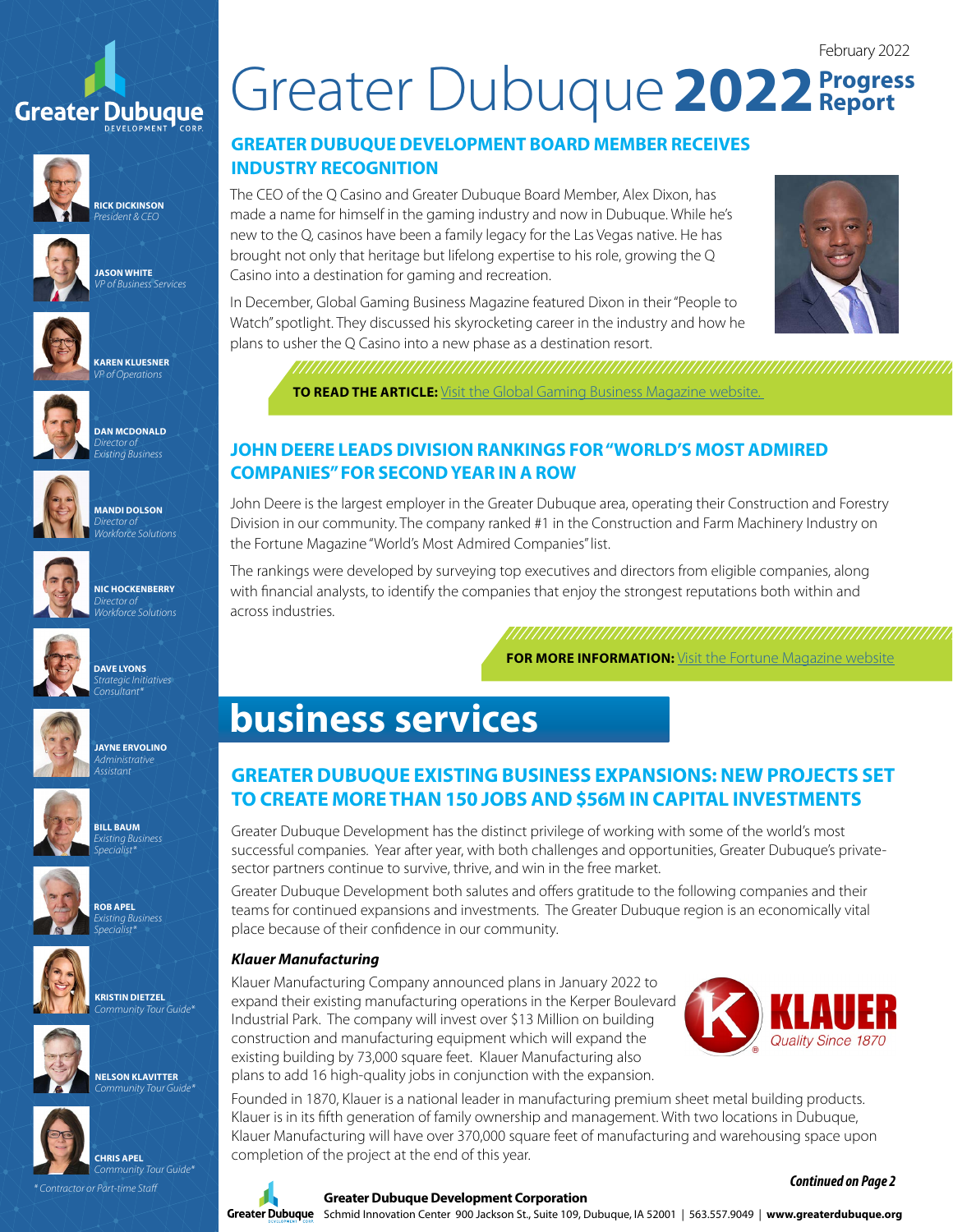#### *Continued from Page 1*

#### *Progressive Processing*

Progressive Processing, a subsidiary of Hormel Foods, announced plans in January 2022 for a project that will invest \$43 Million and create 38 high-quality jobs in the Dubuque Industrial Center West.

This is the second expansion in just over two years for the company. In 2019, the company moved ahead with plans to expand their Dubuque facility and workforce. For that project, the company invested more than \$13 Million and created 58 new jobs.

#### *Rite-Hite*

Rite-Hite Environmental Enclosures, a division of industrial products manufacturer Rite-Hite, announced in January 2022 that it will add a third shift at its Dubuque factory. The company plans to hire approximately 100 manufacturing associates for assembly, industrial sewing, welding and CNC machining to cover the new third shift, as well as bolster the existing first and second shifts.



Located in the Dubuque Industrial Center West, the plant was originally built in 1983 and most recently expanded in 2017. The Rite-Hite and DuctSox products manufactured in Dubuque are installed in factories, warehouses, distribution centers and commercial facilities all across the U.S. and around the world.

# **workforce solutions**

# **\*\*NEW DATE\*\* ACCESSDUBUQUEJOBS.COM COLLEGE CAREER AND PROFESSIONAL DEVELOPMENT FAIR NOW MARCH 29TH**

**The AccessDubuqueJobs.com Career and Professional Development Fair, originally scheduled for February, will now be held March 29th at the Grand River Center.** This event is held in partnership with Clarke University, Loras College, Emmaus Bible College, Northeast Iowa Community College, University of Dubuque, and the University of Wisconsin–Platteville.

The fair will include employer booths offered at no cost for AccessDubuqueJobs.com investors, concurrent sessions for students to expand their career learning, and a special networking event from 1:00 to 2:00 p.m. for employers to connect with students.

The event will include lunch and refreshments for attending employers. Registration is available via [Survey Monkey.](https://www.surveymonkey.com/r/PX9ZWL6) Space is limited to the first 100 employers.

[Register today!](https://www.surveymonkey.com/r/PX9ZWL6) Contact Mandi Dolson at [mandid@greaterdubuque.org](mailto:mandid%40greaterdubuque.org?subject=) if you are unable to register online or have additional questions.



## **ACCESSDUBUQUEJOBS.COM UPDATE**

#### **New Investors**

• Change Healthcare

## **Renewed Investors**

- Carlisle Ryan Digital Print &
- Services
- City of Dubuque
- City of Peosta
- Clarke University
- Dubuque Screw Products, Inc. Weitz Sign Company

**Renewed Investors, cont.**

- Hillcrest Family Services
- Managed Solutions Group • MidWest*One* Bank
- Modernfold, Inc.
- Rite-Hite Corp.
- Sedona Staffing Services
- Simmons Pet Food
- Stonehill Communities
- The Fountain of Youth
- Thompson Truck & Trailer
- 



Now with **Skills Matching** powered by .. I' Emsi

New smart technology instantly matches your unique set of skills to open job postings! Learn more today on AccessDubuqueJobs.com!



**FEB 21ST** Presidents' Day (U.S. Secular) **MAR 1ST** Remembrance Day (Marshallese) **MAR 1ST** Maha Shivaratri (Hindu)

**Greater Dubuque** 

**MAR 18TH** Holi (Hindu)

**MAR 2ND - APR 14TH** Lent (Christian) **EVENING OF MAR 16TH - EVENING OF MAR 17TH** Purim (Jewish)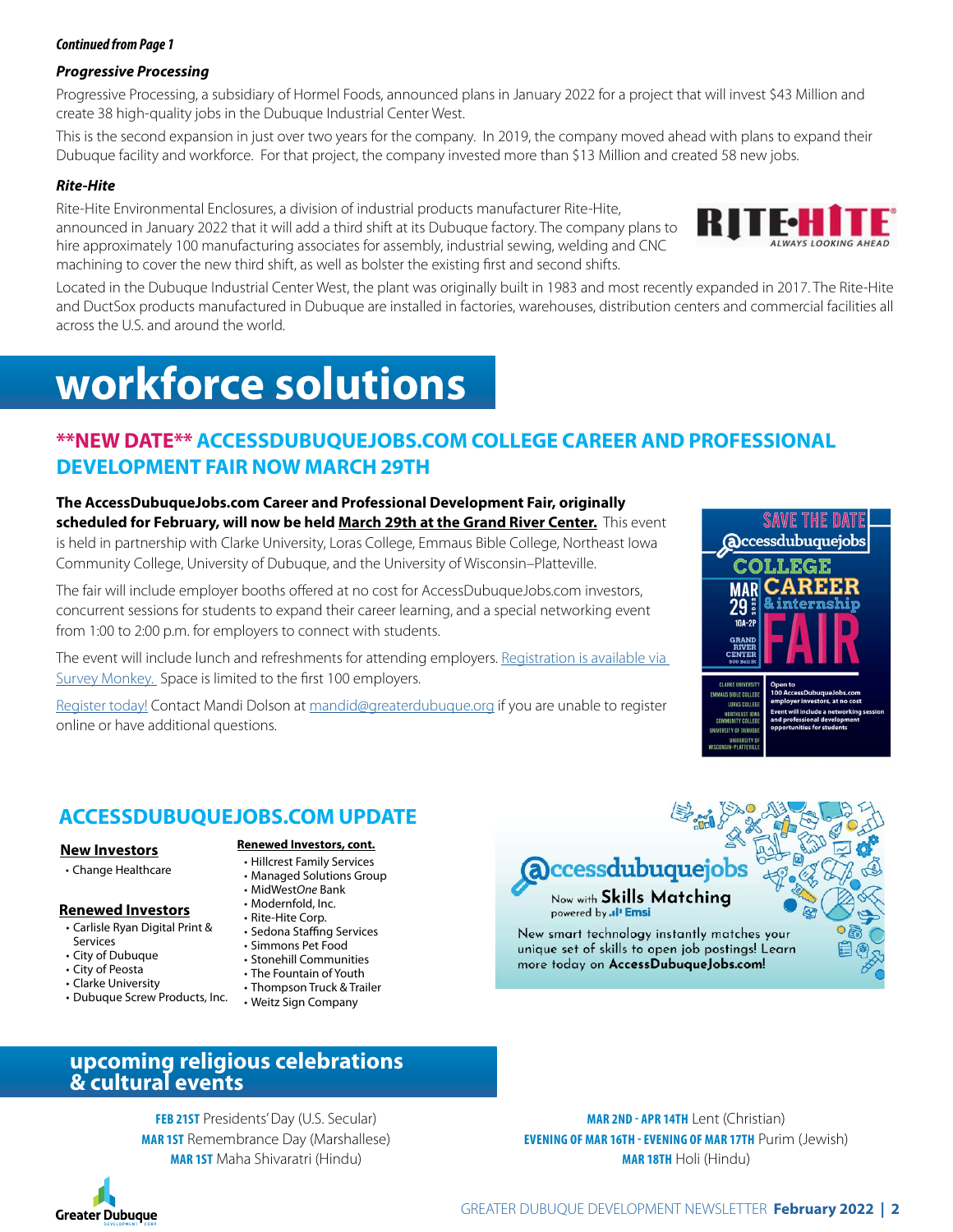# **JOB CREATION UPDATE**

The resident unemployment rate for December 2021 was reported as 3.1% and non-farm employment was 59,900.



*SOURCE: Iowa Workforce Development*

# **NEW CONSTRUCTION UPDATE**

Since the beginning of the Greater Dubuque 2022 Campaign (7/1/17 through 1/31/22), Residential construction totals \$406,147,090. Commercial construction totals \$595,707,661. Total construction totals \$1,001,854,751.



*SOURCE: City of Dubuque and Dubuque County, incorporated and unincorporated.*